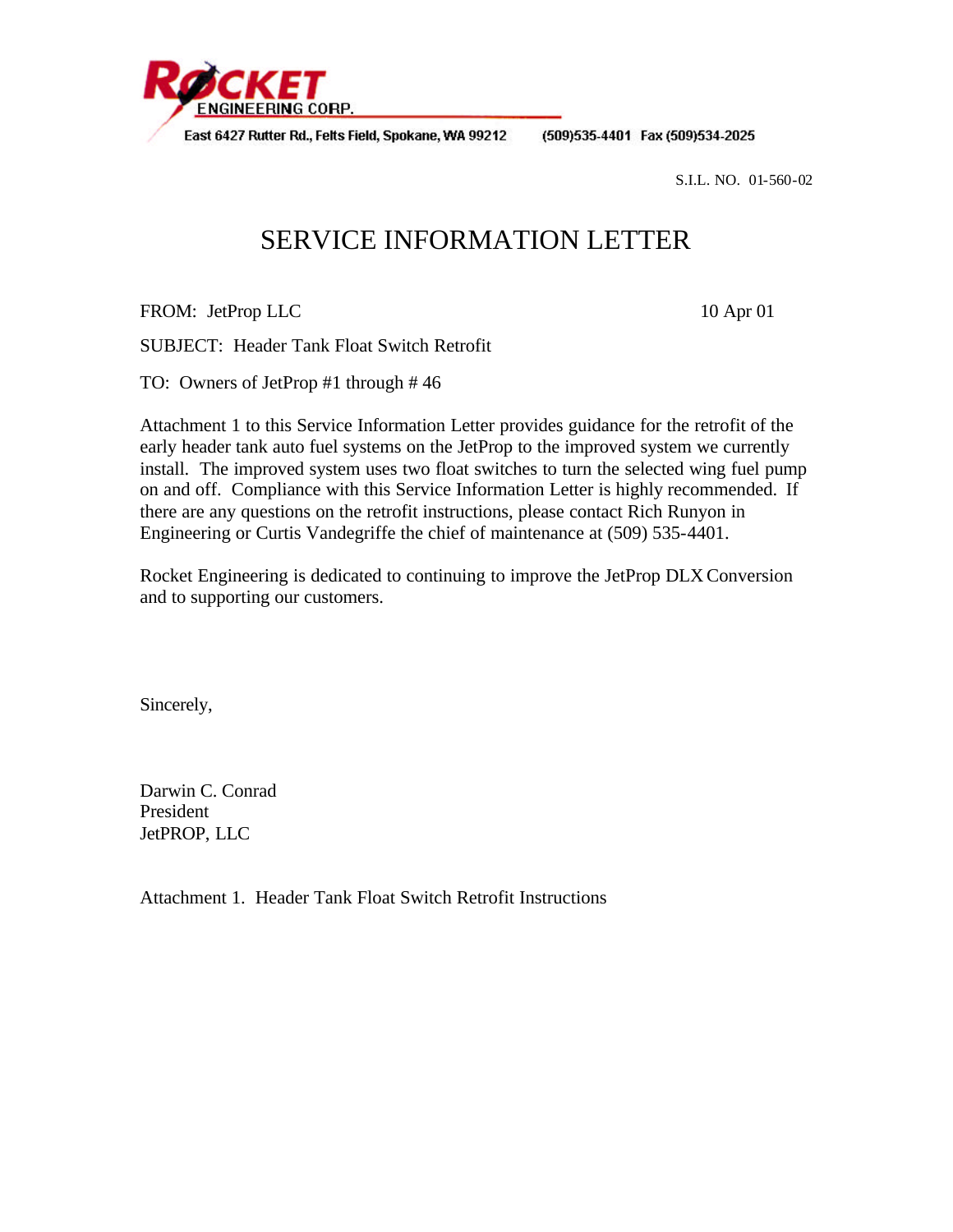## **Attachment 1 Header Tank Float Switch Retrofit Instructions**

- a. Remove the vapor shield over the header tank.
- b. Turn the fuel selector to the off position and drain the header tank.
- c. Mark the forward and aft ends the header tank lid and then remove the lid.
- d. Remove the float sender for the auto fuel system (forward sender) and replace with the float switch shown in Figure 1. Be sure to install the float switch gasket with 8802 B-1/2 sealant to prevent any leaks.

#### **Note**

If the float ball is removed during the installation, ensure it is reinstalled with the "NO" toward the top of the header tank and "NC" toward the bottom of the tank.



 Figure 1 Header Tank Float Switch and Quantity Sender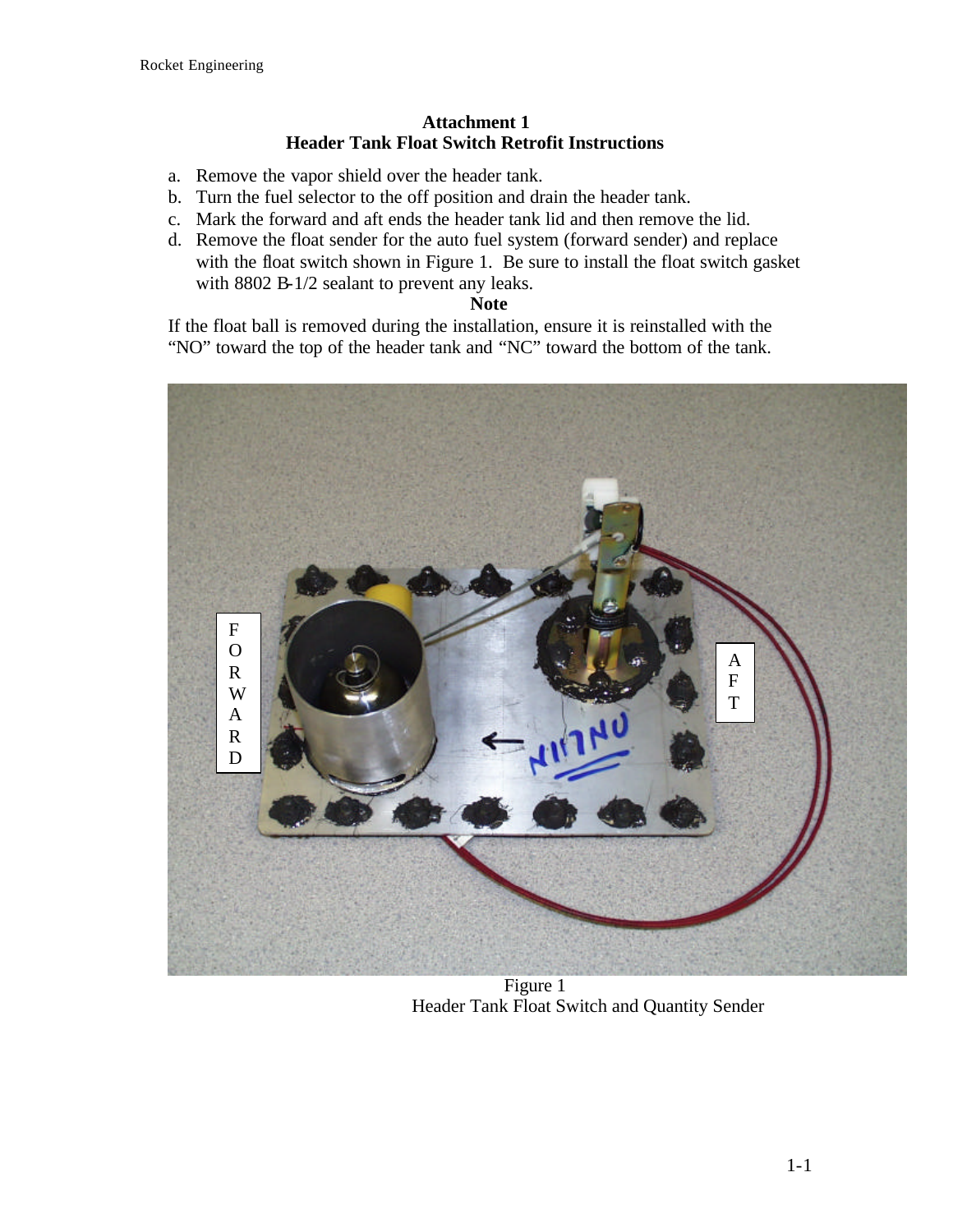e. There are several variations from airplane to airplane on the exact configuration of the vent lines running to the header tank. The configuration of float switch, pressure switch, and pressure check valves shown in Figure 2 below is recommended. We no longer use the 4 psi pressure relief valve in the vent line running from the header tank to the wing tank. Therefore, it should be removed and returned to Rocket Engineering.



 Figure 2 Header Tank Float Switch and Quantity Sender

- f. Install the float switch, pressure switch, and pressure relief valve as shown in Figure 2.
- g. Connect the black rubber overboard vent line to the fitting shown above.
- h. You will need to fabricate a  $\frac{1}{4}$ " aluminum vent line to go from the fitting on the float switch to the existing vent line shown in Figure 3.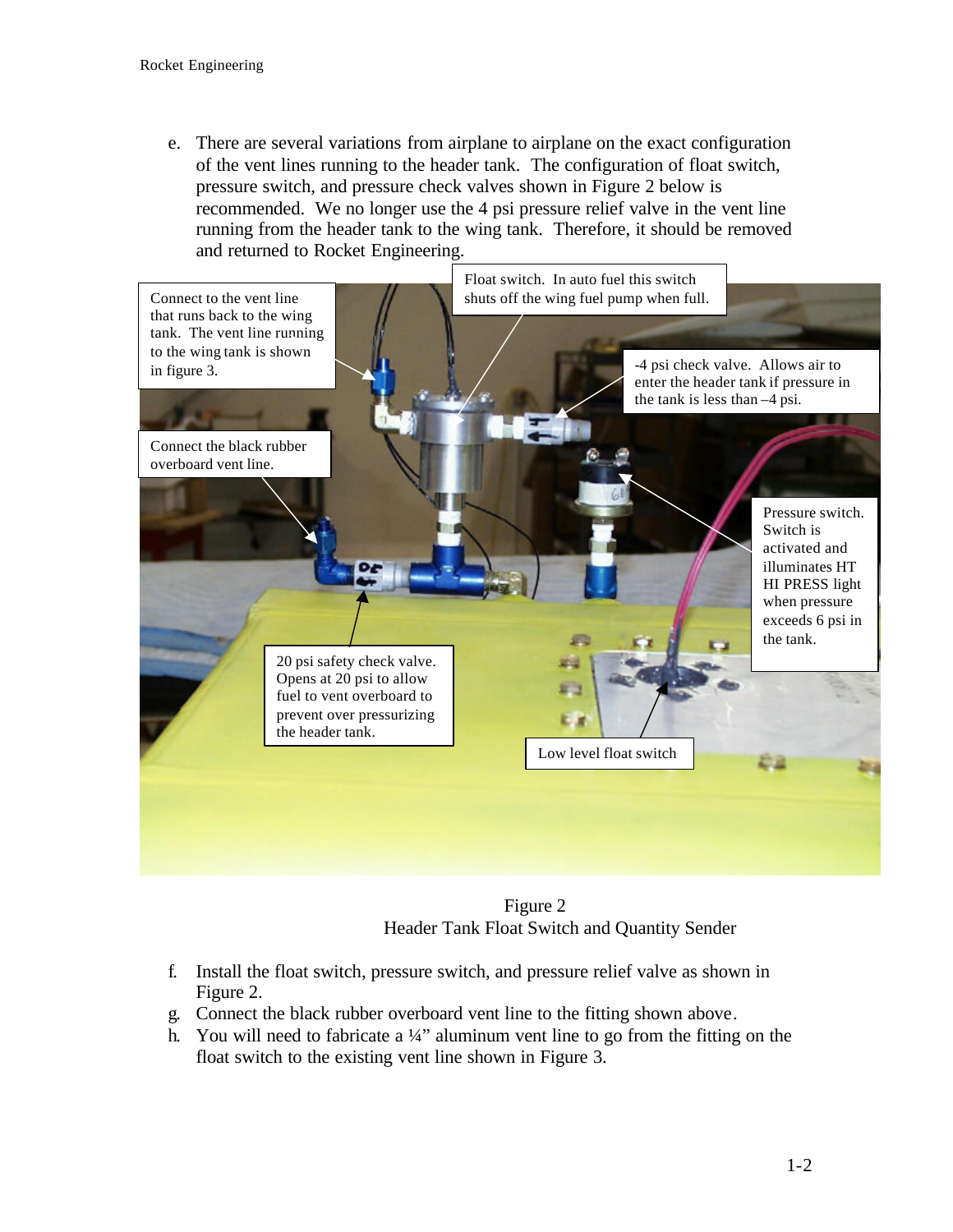

 Figure 3 (Mirage) Header Tank Vent (return) & Check Valve System layout.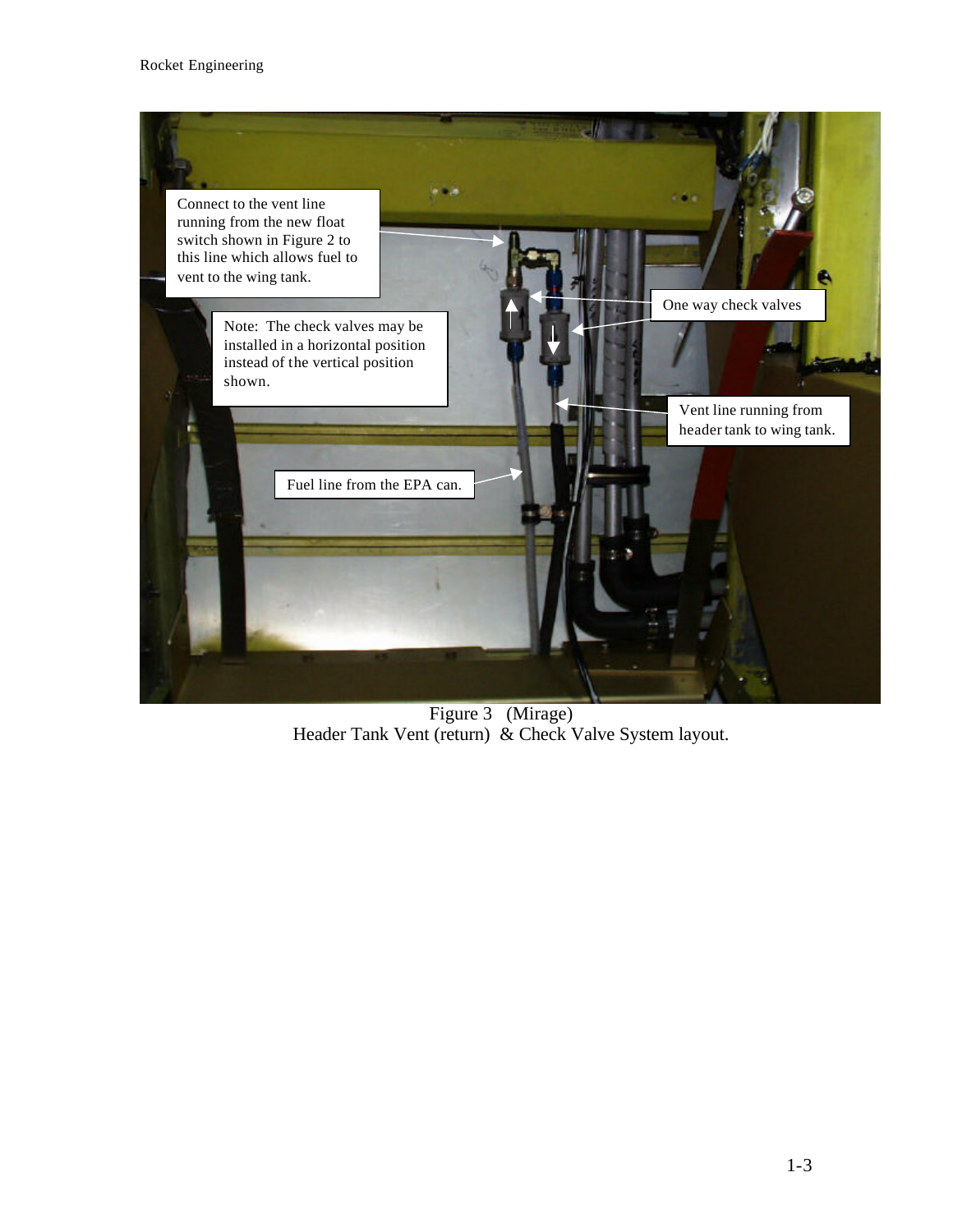i. For electrical connections refer to electrical Drawing 560.12.002A/B. Some of the early JetProps have a 4 pin electrical cannon plug for the header tank senders. Later aircraft have an 8 pin electrical cannon plug shown in the drawing.

# **If the aircraft has the 4 pin cannon plug:**

- (1) Remove the old wire to the fuel float from the connector.
- (2) Insert one of the red wires from the new large header tank float switch (in header tank lid) in its place.
- (3) Install a ring terminal to the other red wire and connect the ring terminal to the bolt in the header tank lid that has the ground wire on it.
- (4) If the original auto fuel system used a pressure switch, one wire ran to ground and the other to pin P on the fuel control unit. Replace the pressure switch with the small header tank float switch located just above the header tank. One wire from the small float switch goes to pin P on the fuel control unit and the other to ground.
- (5) If the original auto fuel system did not use a pressure switch, then the fuel control unit located under the floor just in front of the pilots seat will need to be replaced with a new auto fuel control unit. Run a 20 gage wire from the small header tank float switch to pin P on the new auto fuel control unit. Also, run a ground wire from the small header tank float switch to a ground block on the pressure bulkhead.

## **If the aircraft has the 8 pin cannon plug:**

- (1) Remove the two old wires to the fuel float from the connector.
- (2) Insert the two red wires from the new large header tank float switch (in the header tank lid) in their place.
- (3) Remove the two wires from the old pressure switch which is no longer used from the connector (Pins  $2 \& 7$ ) and replace with the two wires from the small float switch located just above the header tank.
- j. After completing the installation of the new float switches but prior to replacing the header tank vapor shield, conduct the following ground test of the system.
	- (1) This test requires two people, one person in the aircraft to operate the pumps and one outside observer to look for leaks and to notify the person in the aircraft if fuel is venting overboard.
	- (2) The first test is to verify the auto fuel system will turn on the wing fuel pump and then turn the wing fuel pump off when the header tank is full. Ensure the fuel quantity in the header tank is 9 gallons or less before starting this test. Check that the fuel selector is in the left or right position and the fuel system switch is in the "Auto" fuel position. When power is turned on, the selected wing fuel pump should activate and can be verified by sound, the caution panel light being illuminated, and a slight increase in fuel pressure. Also, the "HT LOW" annunciator light should be illuminated until the header tank fills to approximately 10 gallons. The header tank should continue to fill until it is full at which time the wing